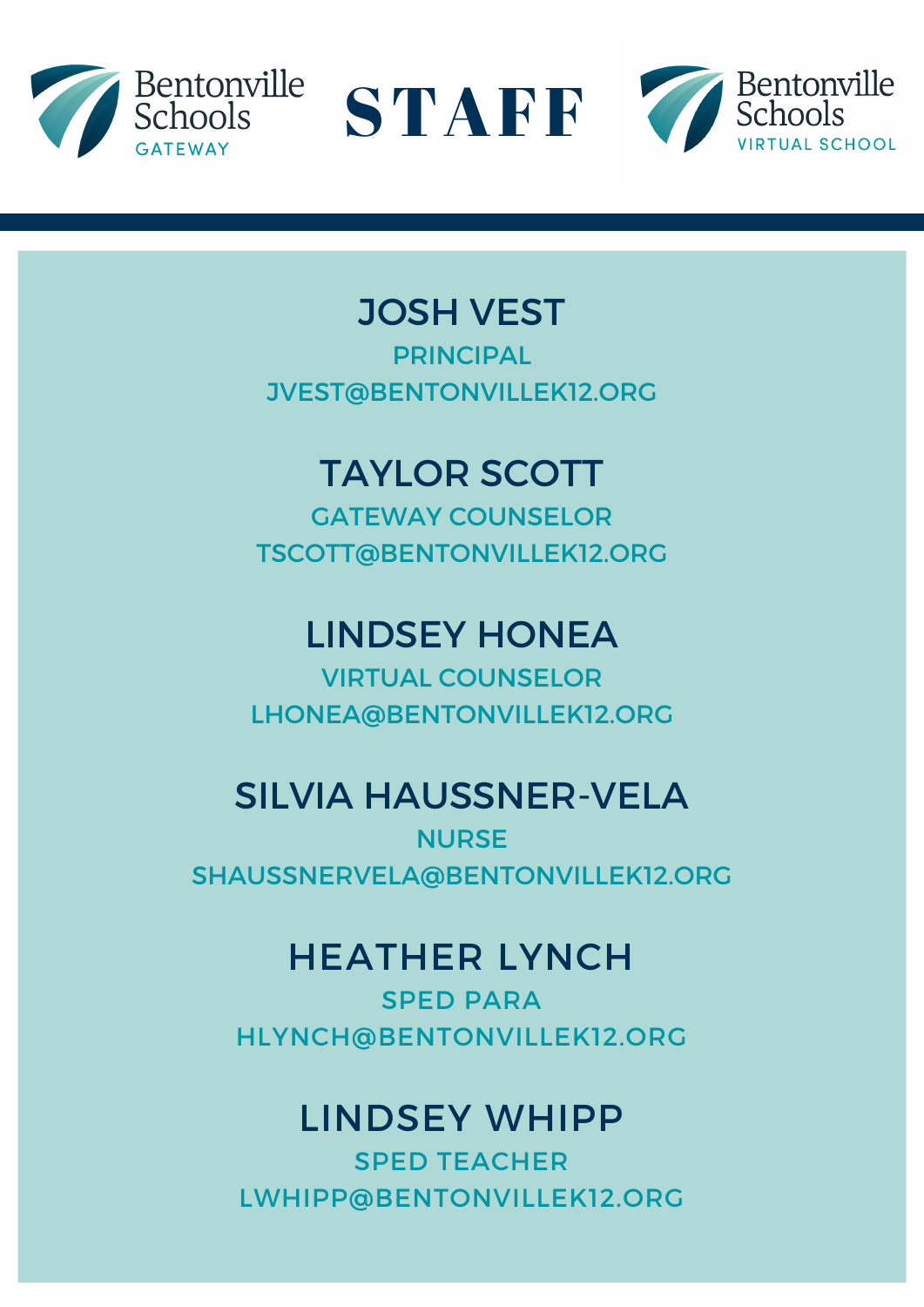





# WHITNEY HARRIS

REGISTRAR WHARRIS@BENTONVILLEK12.ORG

# MICHAELA HUNTER

ADMIN ASSISTANT/ATTENDANCE CLERK MIHUNTER@BENTONVILLEK12.ORG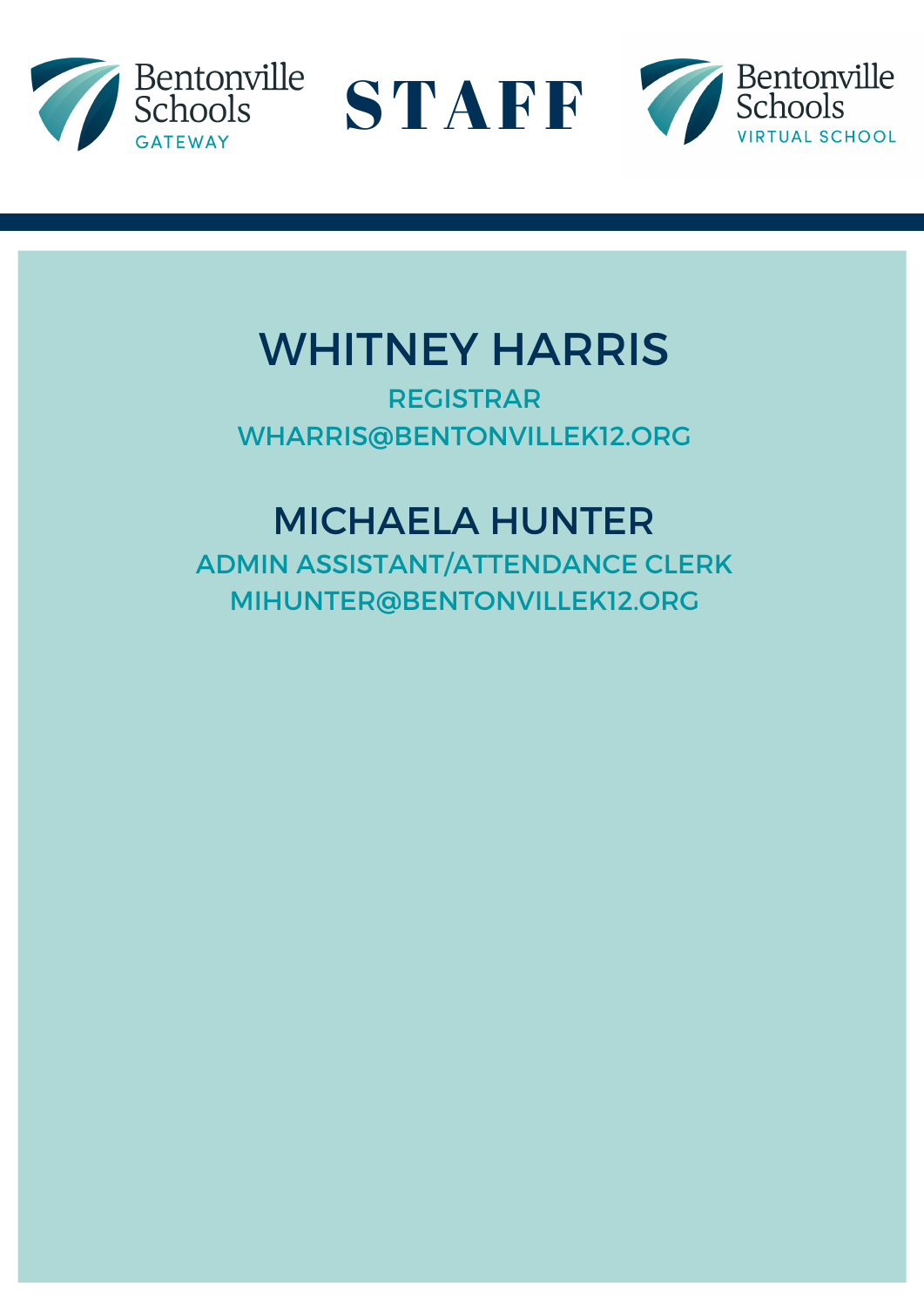



#### DAVID CASTRONOVA

SCIENCE RM. 2602 DCASTRONOVA@BENTONVILLEK12.ORG

#### COURTNEY HARRIS

SCIENCE RM. 2600 CHARRIS@BENTONVILLEK12.ORG

DENNIS CRANE CREDIT RECOVERY RM. 2513 CRANED@BENTONVILLEK12.ORG

KATIE DEAKINS HISTORY/JAG RM. 2510 KDEAKINS@BENTONVILLEK12.ORG

JENNIFER SADLER MATH RM. 2604 JSADLER@BENTONVILLEK12.ORG

TANDY ENGLE MATH RM. 2603 TRITCHIE@BENTONVILLEK12.ORG

MICHAEL BAKER

SOCIAL STUDIES RM. 2605 MBAKER@BENTONVILLEK12.ORG

JASON SWIM

BIKE SHOP RM. 1607 JASWIM@BENTONVILLEK12.ORG

#### MARCUS DANENHAUER

CTE/HEALTH MADANENHAUER@BENTONVILLEK12.ORG

#### MADISON PETERSON

ENGLISH 2512 MPETERSON@BENTONVILLEK12.ORG

#### BRANDON FLAMMANG

ENGLISH RM. 2607 BFLAMMANG@BENTONVILLEK12.ORG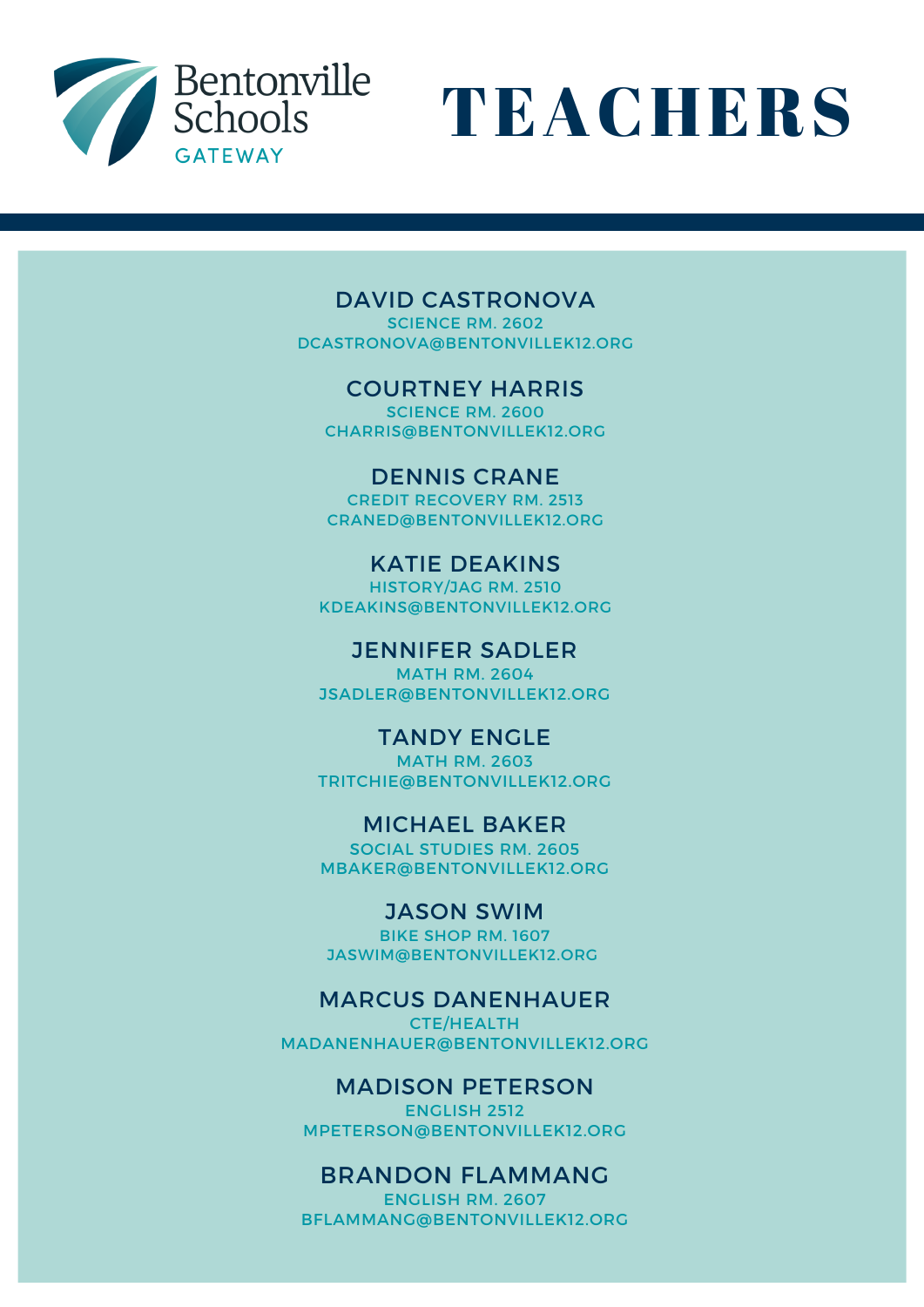



#### HEATHER NEUMANN

SCIENCE RM. 1601 HNEUMANN@BENTONVILLEK12.ORG

#### STEPHEN GRANDERSON

SCIENCE RM. 1601 SGRANDERSON@BENTONVILLEK12.ORG

GRANT BREWER MATH RM. 1601 GBREWER@BENTONVILLEK12.ORG

### DARRIN BROCK

MATH RM. 1601 DBROCK@BENTONVILLEK12.ORG

### SANDY BOYD

ENGLISH RM. 1602 SBOYD@BENTONVILLEK12.ORG

#### JESSICA CALL

ENGLISH RM. 1602 JCALL@BENTONVILLEK12.ORG

MIKE POWER PE RM. 1602 MPOWER@BENTONVILLEK12.ORG

#### DAVID CHAPMAN

SOCIAL STUDIES RM. 1603 DCHAPMAN@BENTONVILLEK12.ORG

#### KATE CHAPMAN

ENGLISH RM. 1603 MCHAPMAN@BENTONVILLEK12.ORG

#### BRITTANY NELSON

MATH RM. 1603 BNELSON@BENTONVILLEK12.ORG

#### KORY PRICE

SOCIAL STUDIES RM. 1603 KPRICE@BENTONVILLEK12.ORG